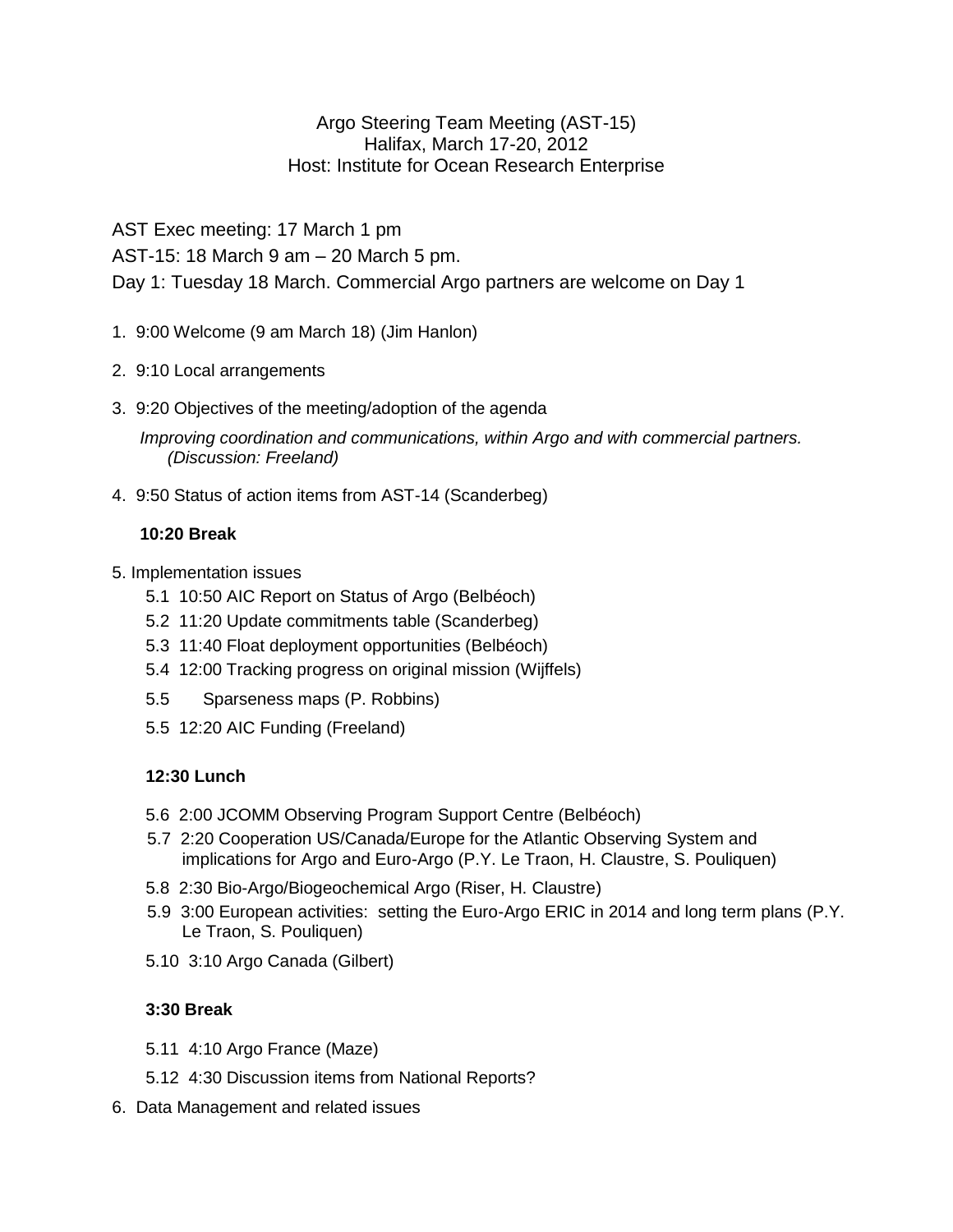- 6.1 4:50 Feedback from ADMT-14 (Thresher/Pouliquen, Scanderbeg)
- 6.2 5:20 B-Argo file structure (Thresher/Pouliquen/King)
- 6.3 Argo BUFR enhancements (J. Turton)

### **End of Day 1 (6:00 evening reception at Prince George Hotel)**

- 6.4 CTD Reference data (Diggs)
- 6.5 Status of the trajectory data (Scanderbeg, ?)
- 7. Regional science, education and outreach
	- 7.1 Science presentation- Greg Smith & Denis Gilbert: Assimilation of Argo data into a global coupled air-ice-ocean model
	- 7.2 Science presentation- Igor Yashayaev: Study of Labrador Sea convection and circulation using Argo data
	- 7.3 "The South African Argo Research Program: Developments and educational considerations" (T. Morris)
	- 7.4 Report on PICES Summer School (Freeland)
- 8. Technical issues
	- 8.1 Float technology progress (Maze, Belbeoch, others?)
	- 8.2 Plan for Deep Argo deployment/calibration cruise (Roemmich, Maze)
	- 8.3 Deep Argo floats progress (Riser, Suga, others)
	- 8.4 Bio Argo progress (H. Claustre and Bio Argo groups)
	- 8.5 Calibration results on Druck pressure sensor (Wijffels, several?)
	- 8.6 Summary of the long-term practice of SBE41 sensor calibration using SBE's CTD calibration system in JAMSTEC (Hosoda)
	- 8.7 Micro-floats and floats from non-climate programs. What data should be included in Argo ? (Jayne)
	- 8.8 DMQC comparisons (King)
- 9. Completing the global mission
	- 9.1 Given the present status of Argo enhancements, the focus of this discussion should be on describing the standalone value of each new mission. What is the valuable science than has been done or could be done with these missions? Examples? Seasonal ice (Klein) Marginal Seas (Poulain) Deep Argo (Wijffels) Western Boundary (Suga) Equatorial (Roemmich, Ravi) Caribbean Sea and Gulf of Mexico (Robbins) 9.2 GOOS and OOPC update (T. Suga)